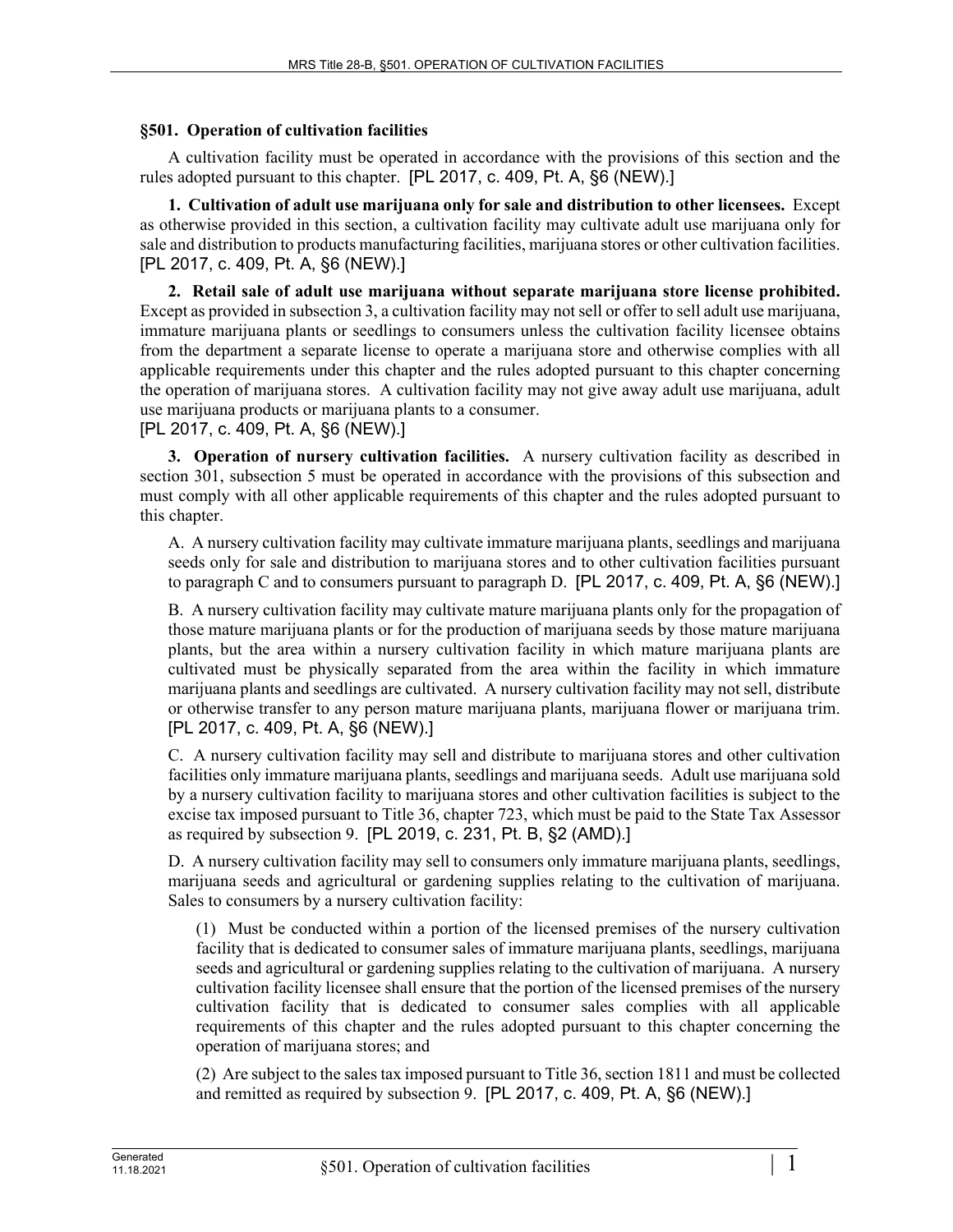E. The department shall adopt rules regulating the operation of nursery cultivation facilities. [PL 2017, c. 409, Pt. A, §6 (NEW).] [PL 2019, c. 231, Pt. B, §2 (AMD).]

**4. Marijuana extraction without separate products manufacturing facility license prohibited.**  A cultivation facility may not engage in the manufacture of marijuana concentrate by marijuana extraction unless the cultivation facility licensee has obtained from the department a separate license to operate a products manufacturing facility and otherwise meets the requirements under this chapter and the rules adopted pursuant to this chapter concerning the operation of a products manufacturing facility and concerning marijuana extraction.

## [PL 2017, c. 409, Pt. A, §6 (NEW).]

**5. Use of shared facility for cultivation of adult use marijuana and marijuana for medical use.** Subject to the requirements of this subsection and the rules adopted pursuant to this subsection, a cultivation facility licensee that is also a registered caregiver or a registered dispensary may cultivate adult use marijuana pursuant to this chapter within the same facility in which the licensee also cultivates marijuana for medical use pursuant to the Maine Medical Use of Marijuana Act.

A. A cultivation facility licensee that cultivates marijuana under this subsection must comply with all applicable requirements of this chapter and the rules adopted pursuant to this chapter concerning the operation of cultivation facilities. [PL 2017, c. 409, Pt. A, §6 (NEW).]

B. Except as provided in paragraph C, the areas of the shared facility in which adult use marijuana is cultivated must be separated from the areas of the shared facility in which marijuana for medical use is cultivated in a manner that provides for a visually conspicuous delineation of the physical space between the cultivation area for adult use marijuana and the cultivation area for marijuana for medical use. [PL 2017, c. 409, Pt. A, §6 (NEW).]

C. The following items or areas within the shared facility may be shared for both the cultivation of adult use marijuana and the cultivation of marijuana for medical use:

(1) Cultivation-related and noncultivation-related equipment, except that cultivation-related equipment may not be simultaneously used for the cultivation of adult use marijuana and the cultivation of marijuana for medical use;

(2) Cultivation-related and noncultivation-related supplies or products not containing marijuana or marijuana products and the storage areas for those supplies or products; and

(3) General office space, bathrooms, entryways and walkways. [PL 2017, c. 409, Pt. A, §6 (NEW).]

D. Each marijuana plant within the shared facility must be tagged or otherwise identified as an adult use marijuana plant or a marijuana plant for medical use. [PL 2017, c. 409, Pt. A, §6 (NEW).]

E. The department shall adopt rules governing the use of a shared facility by a cultivation facility licensee that is also a registered caregiver or a registered dispensary, which must include, but are not limited to, requirements for the maintenance of a log or other record relating to the use of the shared facility space, shared equipment and shared supplies or products to ensure compliance with the requirements of this chapter and the rules adopted pursuant to this chapter and the requirements of the Maine Medical Use of Marijuana Act. [PL 2017, c. 409, Pt. A, §6 (NEW); PL 2017, c. 452, §37 (REV).]

[PL 2017, c. 409, Pt. A, §6 (NEW); PL 2017, c. 452, §37 (REV).]

**6. Limited authorization for sale of marijuana plants and marijuana seeds by registered caregiver or registered dispensary to cultivation facility licensee.** Notwithstanding any other provision of law to the contrary and subject to the requirements and restrictions of this section, for a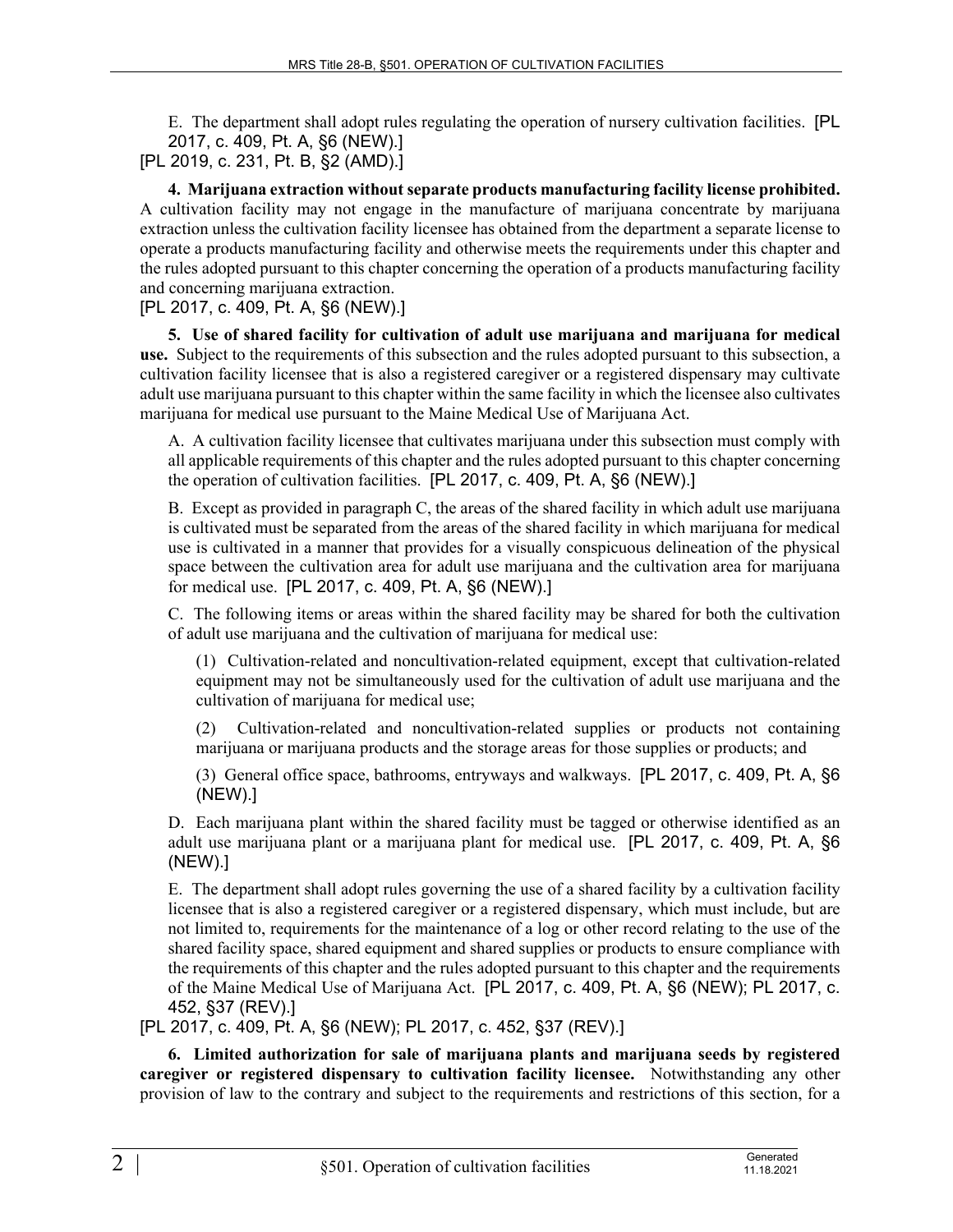period starting on the date that the department issues the first active cultivation facility license under section 205, subsection 4 and ending 2 years after that date, a registered caregiver or a registered dispensary may sell marijuana plants and marijuana seeds to a cultivation facility licensee that is also a registered caregiver or a registered dispensary and a cultivation facility licensee that is also a registered caregiver or a registered dispensary may purchase marijuana plants and marijuana seeds from a registered caregiver or a registered dispensary. The department shall post on its publicly accessible website information regarding the date on which the department issues the first active cultivation facility license and the date that is 2 years after the date the first active cultivation facility license is issued.

A. Beginning on the date that the department issues the first active cultivation facility license and ending 2 years after that date, in an active cultivation facility license issued to any licensee that has demonstrated to the department's satisfaction that the licensee is also a registered caregiver or a registered dispensary, the department shall include language authorizing the licensee, at any time within the licensee's first year of licensure, to purchase an unlimited number of marijuana plants and marijuana seeds from registered caregivers and registered dispensaries. This authorization may not be included in any license issued upon renewal under section 209. [PL 2017, c. 409, Pt. A, §6 (NEW); PL 2017, c. 452, §37 (REV).]

B. A cultivation facility licensee authorized pursuant to paragraph A to purchase marijuana plants and marijuana seeds from registered caregivers and registered dispensaries that transacts such a purchase shall pay to the State Tax Assessor the excise taxes imposed pursuant to Title 36, chapter 723 on the sale of the marijuana plants and marijuana seeds. In addition to payment of the required excise taxes under this paragraph, the cultivation facility licensee shall provide the department with an accounting of the transaction, which must include information on the registered caregiver or registered dispensary from which the licensee purchased the marijuana plants and marijuana seeds, the number of mature marijuana plants, immature marijuana plants, seedlings and marijuana seeds purchased in the transaction and any other information required by the department by rule. [PL 2019, c. 231, Pt. B, §3 (AMD).]

C. A cultivation facility licensee authorized pursuant to paragraph A to purchase marijuana plants and marijuana seeds from registered caregivers and registered dispensaries may purchase marijuana plants and marijuana seeds from more than one registered caregiver or registered dispensary and may transact more than one purchase of marijuana plants and marijuana seeds from a registered caregiver or registered dispensary. A registered caregiver or registered dispensary may not sell marijuana plants and marijuana seeds to more than one cultivation facility licensee authorized pursuant to paragraph A to purchase marijuana plants and marijuana seeds from registered caregivers and registered dispensaries and may not transact more than one sale of marijuana plants and marijuana seeds to a cultivation facility licensee authorized to make such purchases pursuant to paragraph A. [PL 2017, c. 409, Pt. A, §6 (NEW); PL 2017, c. 452, §37 (REV).]

D. A cultivation facility licensee that violates this subsection or the rules adopted pursuant to this subsection is subject to the imposition by the department of monetary penalties, a license revocation or suspension and an order directing the destruction of unauthorized marijuana plants and marijuana seeds pursuant to subchapter 8 in addition to any criminal or civil penalties that may be imposed pursuant to other applicable laws or rules. A registered caregiver or registered dispensary that violates paragraph C is subject to the revocation of its registration or other applicable penalty under the Maine Medical Use of Marijuana Act in addition to any criminal or civil penalties that may be imposed pursuant to other applicable laws or rules. [PL 2017, c. 409, Pt. A, §6 (NEW); PL 2017, c. 452, §37 (REV).]

The department shall adopt rules to implement this subsection. [PL 2019, c. 231, Pt. B, §3 (AMD).]